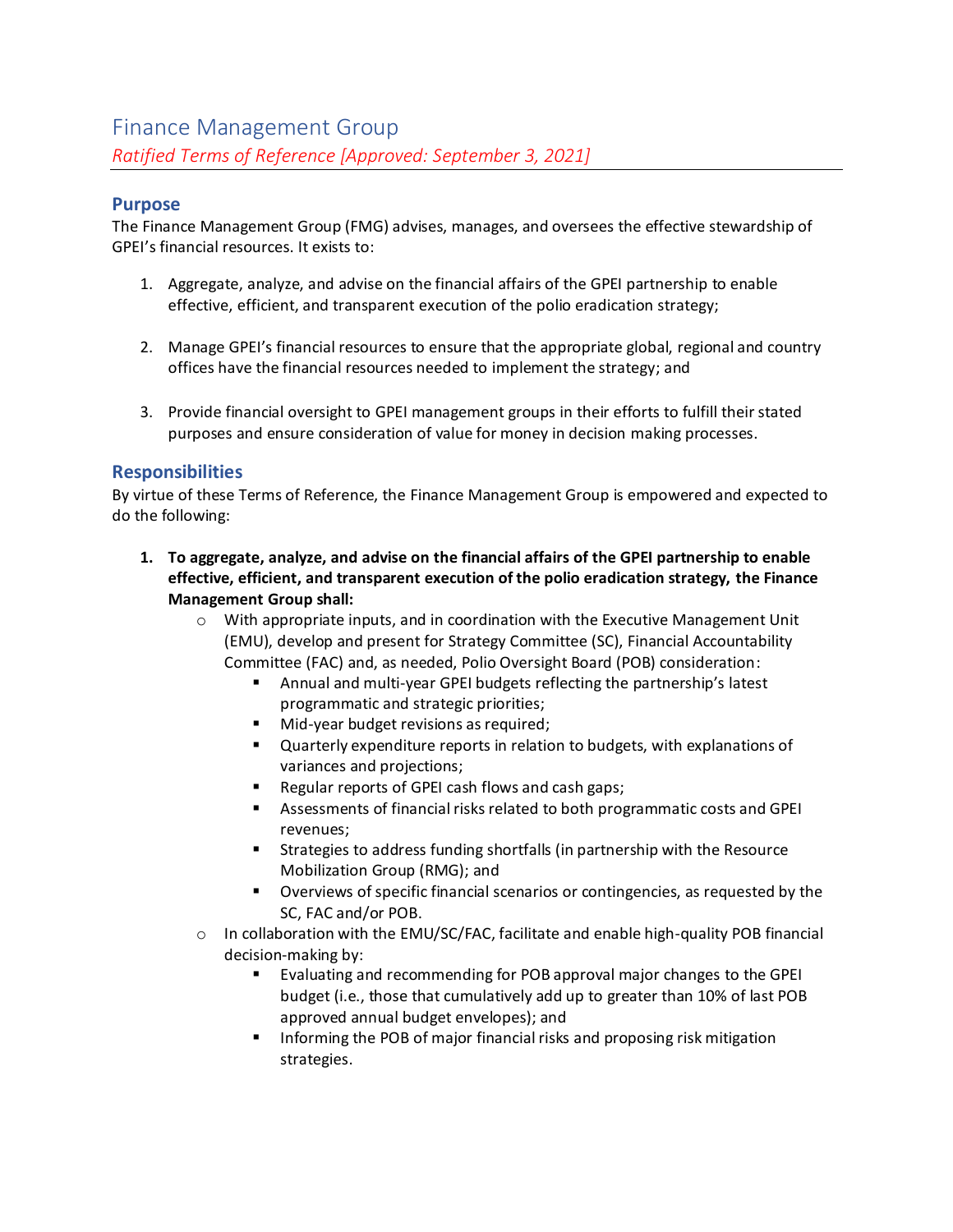- **2. To manage GPEI's financial resources to ensure that the appropriate global, regional and country offices have the financial resources needed to implement the strategy, the Finance Management Group shall:**
	- $\circ$  Optimize the allocation of funds to relevant offices to maximize programmatic flexibility and impact;
	- $\circ$  Oversee the effective and appropriate use of financial resources across the partnership;
	- $\circ$  Ensure the accuracy, timeliness, clarity, relevance, and transparency of essential financial information;
	- o Ensure the execution of financial decisions made by the POB and SC;
	- $\circ$  Review timeliness and amount of contributions on regular basis, in collaboration with RMG.
- **3. In providing financial oversight to GPEI management groups, the Finance Management Group shall:**
	- o Provide relevant financial analyses and advice to GPS and RO groups, incorporating feedback from relevant groups, to inform and ensure alignment of program and financial planning;
	- o In partnership with RO and GPS groups, develop scenarios highlighting financial implications of programmatic choices and tradeoffs; and
	- $\circ$  Develop guidelines and processes to facilitate actions related to financial administration and coordination.

### Gender Perspective

Gender mainstreaming (the process of assessing implications for women and men of any planned action, in all areas and at all levels) is an integral dimension to the achievement of gender equality, which is considered a powerful determinant of health outcomes and a major factor in the movement towards polio eradication.

The FMG is responsible for supporting gender mainstreaming and the GPEI gender strategy within the group by:

- Dedicating time to develop and undertake activities to mainstream gender in their respective group, in conjunction with the Gender Mainstreaming Group (GMG), on an annual basis, and ensuring completion of activities (e.g., training via webinars, coaching, and/or mentoring).
- Leveraging technical support from the GMG, where feasible and applicable, throughout the course of activities (i.e., across program planning, design, implementation, monitoring, evaluation) to ensure that a gender equality lens is being applied.
- Being aware of GPEI's Gender Equality Strategy KPIs and implementing actions to help meet the expected results, leveraging support from the GMG, where needed.

## **Composition & Secretariat**

The Finance Management Group shall be led by a Chair and Vice Chair and each GPEI partner will have one voting member. The Finance Management Group shall also have one Secretariat and a liaison member from the Resource Mobilization Group (RMG). Additional contributing Members are to be invited as deemed necessary by the Core Members to fulfill the group's responsibilities.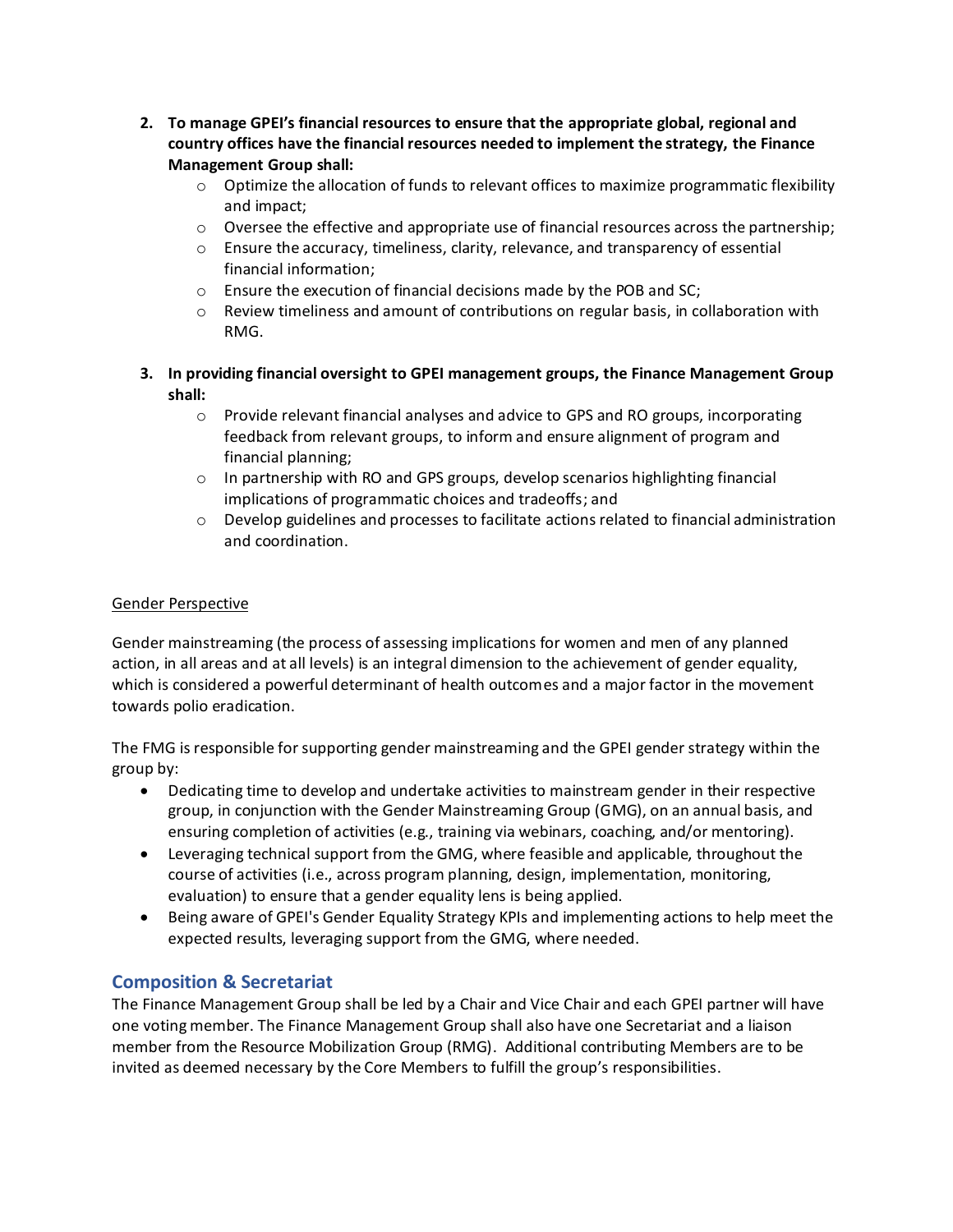### Leadership

- The Finance Management Group shall be led by a Chair and Vice-Chair.
- The Chair role will be filled by either a WHO or UNICEF representative.
- The SC will appoint the named parties for the roles of Chair and Vice-Chair after soliciting feedback from the FMG members, using coordination support from the SC Secretariat. It is recommended that the individuals nominated to these two roles do not come from the same organization.
- The term for each role is 12 months, with the option for rotation (preferred) or renewal at the discretion of the SC.

#### Membership Expectations

In general, individual members of the FMG have the following responsibilities:

- Be familiar with the charge and work of the FMG.
- Have pertinent expertise (e.g., epidemiology, business) and/or represent the perspective of an agency or stakeholder group.
- Attend 70% of all meetings (and for the entire duration of the meetings).
	- A committee member who misses two consecutive meetings, when the member has not made a case for exception to the Chair, may be replaced.
	- If replacement of a member is required, the Chair will flag the issue with the pertinent agency and make the request.
- Be actively engaged at all meetings and provide relevant and focused comments (e.g., ensure that you have read circulated pre-read materials and have developed perspective on the topic area prior to attending the meeting).
- Dedicate time to participating in and/or leading work/activities, outside of planned meeting times.
	- The specific amount of time is to be estimated by the Chair and Vice-Chair and discussed with individual members at the start of the year but is generally expected to range from 10 to 20 hours/month.
- Demonstrate flexibility in unanimity building discussions and take different perspectives into account.
- Relay discussions and updates on work undertaken, back to the member's respective agency, to ensure coordinated efforts across GPEI and the agency (e.g., to minimize duplicative activities).
- Efforts will be made to guarantee gender balanced representation of members (ideally 50% women and 50% men) and to alternate among different level positions (to avoid appointing only junior positions).
- All core members will be offered additional gender training opportunities according to their needs/competencies.

For groups that have distinguished Core Members vs. Non-Core Members in their respective TOR:

- For Core Members, the above applies.
- For Non-Core Members (i.e., Supplementary or Liaison Roles), the Chair determines the responsibilities.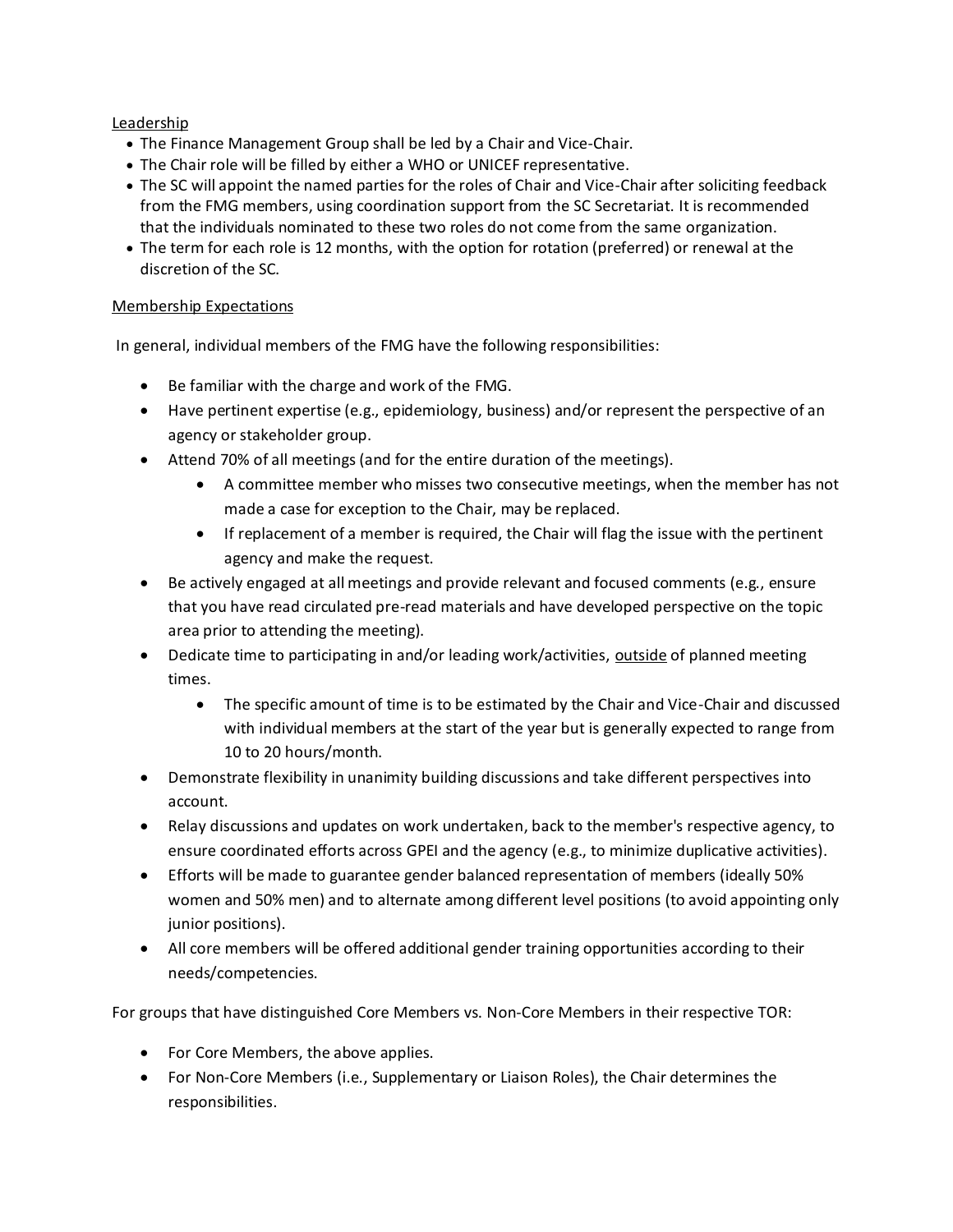For partner agencies that propose individual member names to serve on the FMG, the above must be taken into consideration. The recommendation is to discuss capacity with the potential candidate, prior to a proposal to serve on the FMG.

### **Secretariat**

- The Secretariat role shall be determined by the Chair.
- There shall be one individual designated as the primary contact for the Secretariat, regardless of how many individuals actively work to support the FMG in its activities.
- The Secretariat supports the FMG with the following, as needed:
	- o Facilitating work in collaboration with the Chair and Vice-Chair;
	- o Scheduling meetings;
	- o Planning logistics;
	- o Compiling agendas;
	- $\circ$  Distributing meeting materials (pre-reads and post-discussion), including meeting minutes;
	- o Tracking action items and coordinating on progress to closure of action items;
	- o Scheduling and preparing progress reports, in conjunction with the Chair and Vice-Chair;
	- o Coordinating with other groups; and
	- $\circ$  Maintaining responsibility for relevant documents (e.g., knowledge management / information management/online portal for sharing materials).

## **Accountability**

#### Accountability

- The FMG is accountable to the SC/FAC via the EMU, as well as to the POB.
- Individual FMG Members serve in their roles at the nomination of the SC, in accordance with the needs communicated by the Chair and in alignment with these Terms of Reference.

#### **Reporting**

- The FMG, led by the Chair, shall report progress against relevant key performance indicators, as applicable, to the SC on a quarterly basis and as requested by the EMU.
- In coordination with the EMU, the FMG shall also contribute to status reports for the POB as requested.

#### Decision-Making

Key decisions made by the FMG include:

- Adjusting the GPEI budget up to cumulative 10% of the last POB approved total annual budget, adjusting latter years accordingly so no change to multi-year total budget; will notify SC/FAC of any changes.
- Allocation of resources for program implementation, in accordance with approved GPEI budget and donor specifications.
- Unanimity is the ideal for all decisions made by the FMG and should be pursued wherever possible.